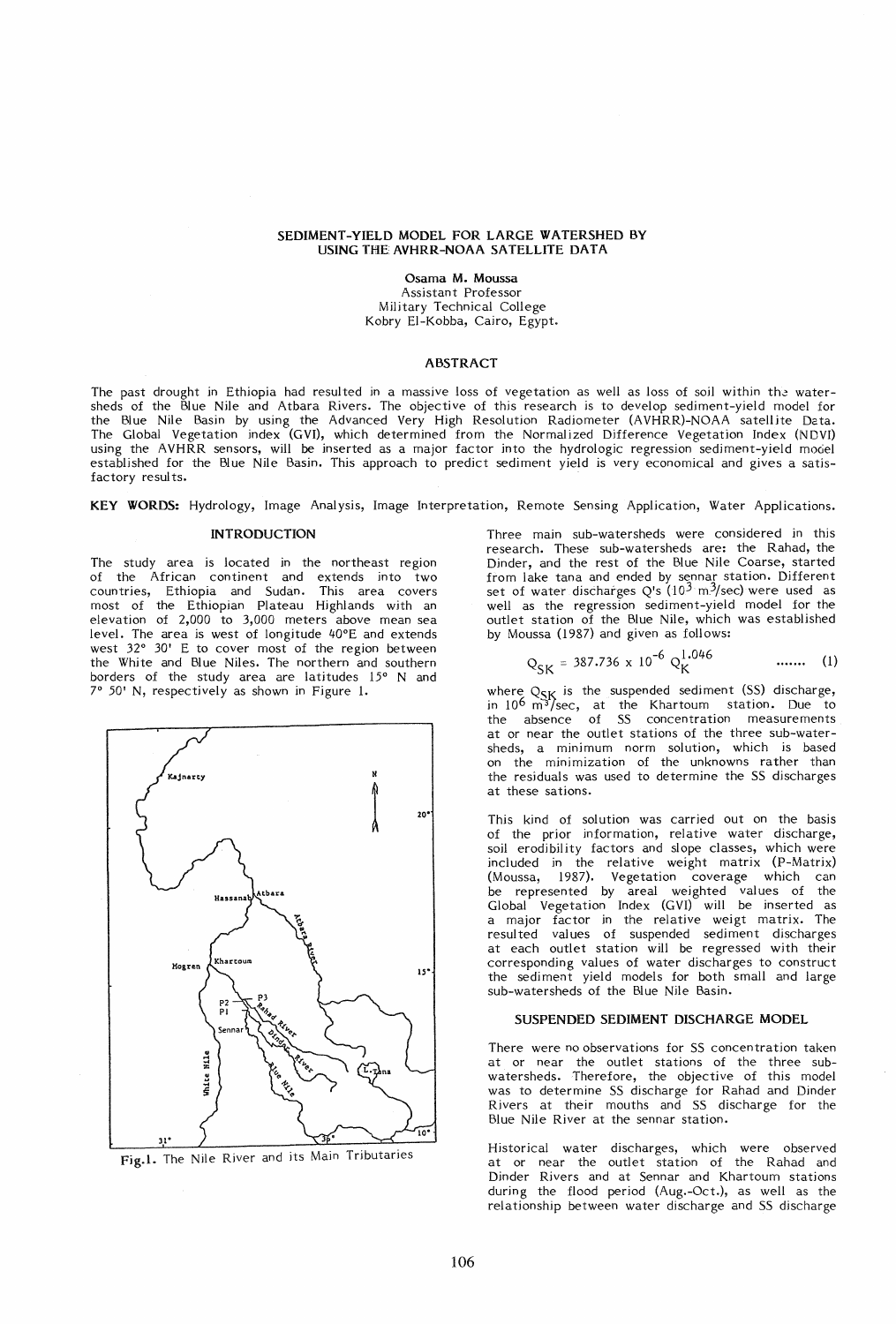at Khartoum station were used in formulating the SS discharge model. The historical water discharge observations for the years 1939 to 1953 were collected from the data given by Hurst et al. (1949, 1955, and 1959) and by Nile Control Staff (1962).

The time lag between one station ad the other was considered. The time lags for the first reach (sennar to Dinder) and for the second reach (Dinder to Rahad) were found to be 1 day, while the time lag for the third reach (Rahad to Khartoum) was found to be 2 days.

## Model Assumptions

The following assumptions were made in developing the model:

1) Water and solid particles move with the same velocity, e.g.,

$$
Q_{SS} = \overline{C}_{SS} \cdot Q \qquad \qquad \dots \dots \dots \qquad (2)
$$

where  $Q_{SS}$  is the SS discarge,  $C_{SS}$  is the SS discharge concentration and Q is the total water discharge in the cross section (Graf, 1971 and Vanoni, 1975).

- 2) The SS load is equal to the total sediment load since bed load transport represents only about 1 % of the total sediment transport of the river (Shahin, 1985).
- 3) There is no variation of the SS concentration along the Blue Nile Coarse.
- 4) Water discharges along the first and the second reaches are kept constant, then:

$$
Q_{P2} = Q_S + Q_D
$$
 ...... (3)

5) There is no deposition of SS particles in both reservoirs, Sennar and Roseires (Shahin, 1985).

# Model Derivation and Solution Procedure

The suspended sediment discharge model was derived by Moussa (1991). The resul ted relationship between different sediment discharges QSS, QSD, QSR, and QSR was found to be:

$$
Q_{SS} = Q_{SD} + Q_{SR} + [-(Q_{SK}/F)] = 0
$$
 ...... (4)

where  $\text{Q}_{\text{SS}}$ ,  $\text{Q}_{\text{SD}}$ ,  $\text{Q}_{\text{SR}}$  are sediment discharges at Sennar, Dinder, and Rahad outlet stations, respectively and F is given by:

$$
F = Q_{K}/(Q_{S} + Q_{D} + Q_{R})
$$
 ...... (5)

where  $Q_S$ ,  $Q_D$ , and  $QR$  are water discharges at Sennar, Dinder, and Rahad outlet stations.

Assume that m is a number of observations of water discharge at each station. Then, there will be m number of equations of the form (4). The least squares method was carried out on the presence of prior informations which are represented by the P-Matrix elements. The form of the m equations can be written as:

$$
\begin{bmatrix} 1 & 1 & 1 \end{bmatrix} \begin{bmatrix} Q_{\text{SS}} \\ Q_{\text{SD}} \\ Q_{\text{SD}} \end{bmatrix} + \begin{bmatrix} Q_{\text{SK}} \\ -\frac{Q_{\text{SK}}}{F} \end{bmatrix} = 0 \quad \dots \quad (6)
$$

$$
B \cdot V + W = 0 \tag{7}
$$

Equations 6 and 7 are called condition equation. By using the minimum norm solution, the vector of unknowns, V, can be determined using the equation:

$$
V = - P^{-1} . B^{T} (B . P^{-1} . B^{T})^{-1} W \qquad \qquad ...... \qquad (8)
$$

where  $P$  is the relative weight matrix,  $B$  is the coefficient matrix and W is the vector of constant values.

Assuming that the parameters QSS's, QSD's and QSR's are independent then the relative weight values which correspond to each equation for each station can be written as:

$$
P (I, I)1 = \frac{QR (J) + QD (J)}{QS (J)} \cdot \frac{\sum_{i=1}^{N} A_i \cdot k_i^{S} \cdot s_i^{S}}{\sum_{i=1}^{N} A_i} \cdot GVBNS(I)
$$

....... for Sennar station.... (9)

$$
P (I, I)2 = \frac{QR (J)}{QD (J)} \cdot \frac{\sum_{i=1}^{N} A_i \cdot k_i^{D} \cdot s_i^{D}}{\sum_{i=1}^{N} A_i}
$$

...... for Dinder outlet station, ........ (10)

$$
P (I, I)3 = \frac{QR (J)}{QR (J)} \cdot \frac{\sum_{i=1}^{L} A_i \cdot k_i^R \cdot s_i^R}{\sum_{i=1}^{L} A_i}
$$
 GVBN<sup>R</sup> (I)

**............** for Rahad outlet station ... (11)

where 
$$
I_1 = 1, 4, 7, ..., n-2
$$
,  
\n $I_2 = 2, 5, 8, ..., n-1$ ,  
\n $I_3 = 3, 6, 9, ..., n$ ,

 $J = 1, 2, 3, ..., m$ , and k is a soil erodibility factor determined by Murphy (1968), s is the slope class (UNESCO, 1977), A is the area of a specific type of soil, and M, Nand L are the number of unique soil types in the Blue Nile, Dinder and Rahad sub-watersheds, respectively.<br>GVBN<sup>S</sup>, GVBN<sup>D</sup> and GVBN<sup>R</sup> are the areal weighted

values of GVI for Sennar, Dinder, and Rahad respectively. The GVI values were given by 15-days composite mean values during the drought years (1981-1985).

Each value of areal weighted global vegetation index for different outlet station can be written as follows:

GVBN~ for Sennar A \* GVIBN GVBNR for Dinder AS \* GVIBN GVBN for Rahad AD \* GVIBN <sup>R</sup>

where GVIBN =  $(Q_{SK} (I) + 2891.04)/10652.791$  ...... (12) and  $A_S$ ,  $A_D$  and  $A_R$  are areal weighted values.

Equatioon 12 is the rearrange form of the following equation (gien by Moussa, 1987):

$$
Q_{SK} = 10652.791 \text{ GVIBN} - 2891.040 \quad \dots \quad (13)
$$

#### SEDIMENT RATING MODEL

The main objective of this model was to determine the relationship between each set of the observed water discharges,  $Q\bar{S}$ 's,  $Q\bar{D}$ 's and  $Q\bar{R}$ 's and the corresponding SS discharge, QSS's, QSD's and QSR's, that were determined by the minimum norm procedure and on the basis of AVHRR-NOAA Satellite Data, GVIBN, as one of the prior informations.

The Linearized form of the equation given by: